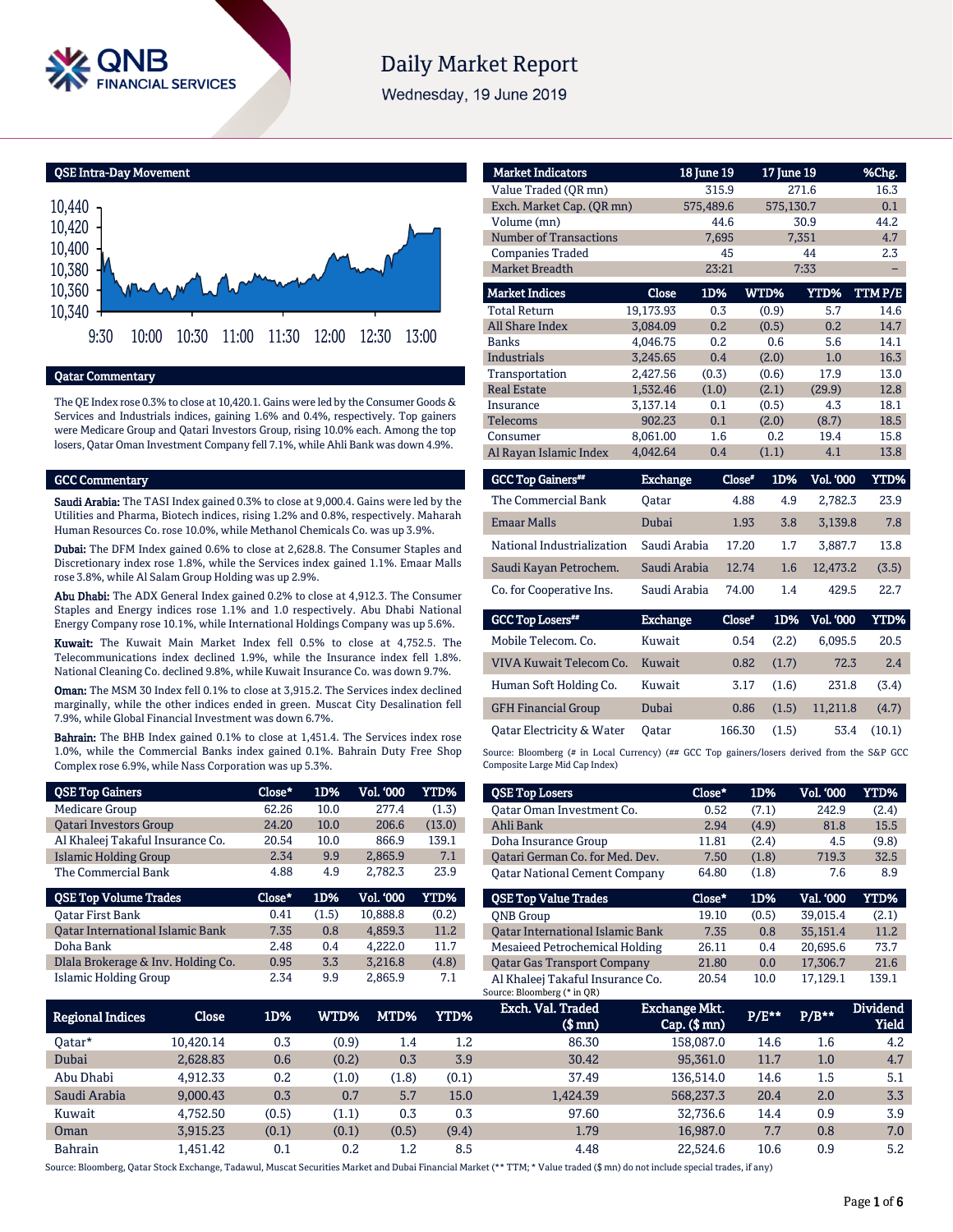## Qatar Market Commentary

- The QE Index rose 0.3% to close at 10,420.1. The Consumer Goods & Services and Industrials indices led the gains. The index rose on the back of buying support from non-Qatari shareholders despite selling pressure from Qatari and GCC shareholders.
- Medicare Group and Qatari Investors Group were the top gainers, rising 10.0% each. Among the top losers, Qatar Oman Investment Company fell 7.1%, while Ahli Bank was down 4.9%.
- Volume of shares traded on Tuesday rose by 44.2% to 44.6mn from 30.9mn on Monday. However, as compared to the 30-day moving average of 48.1mn, volume for the day was 7.3% lower. Qatar First Bank and Qatar International Islamic Bank were the most active stocks, contributing 24.4% and 10.9% to the total volume, respectively.

| <b>Overall Activity</b>    | Buy $%^*$ | Sell %* | Net (QR)           |
|----------------------------|-----------|---------|--------------------|
| Oatari Individuals         | 32.73%    | 41.82%  | (28,711,209.00)    |
| <b>Oatari Institutions</b> | 10.49%    | 19.66%  | (28, 974, 222, 48) |
| Oatari                     | 43.22%    | 61.48%  | (57,685,431.48)    |
| <b>GCC</b> Individuals     | 0.99%     | 0.61%   | 1,193,333.41       |
| <b>GCC</b> Institutions    | 0.22%     | 1.42%   | (3,789,759.02)     |
| <b>GCC</b>                 | 1.21%     | 2.03%   | (2,596,425.61)     |
| Non-Oatari Individuals     | 10.71%    | 11.16%  | (1,440,313.67)     |
| Non-Oatari Institutions    | 44.87%    | 25.32%  | 61,722,170.77      |
| Non-Qatari                 | 55.58%    | 36.48%  | 60.281,857.10      |

Source: Qatar Stock Exchange (\* as a % of traded value)

## Ratings and Global Economic Data

| <b>Ratings Updates</b> |         |                 |                                                    |                               |                             |                      |         |                       |
|------------------------|---------|-----------------|----------------------------------------------------|-------------------------------|-----------------------------|----------------------|---------|-----------------------|
| Company                | Agency  | Market Type*    |                                                    | Old Rating                    | New Rating                  | <b>Rating Change</b> | Outlook | <b>Outlook Change</b> |
| Alawwal Bank           | Moody's | Saudi<br>Arabia | LT-FCR/ST-FBD/<br>ST-DBD/LT-FBD/<br>LT-DBD/LT-DCRR | $A2/P-2/$<br>$P - 2/AS/AS/AZ$ | $A1/P-1/$<br>$P-1/A1/A1/A1$ |                      | Stable  | -                     |

Source: News reports (\* LT – Long Term, ST – Short Term, FCR – Foreign Counterparty Risk Rating, FBD – Foreign Bank Deposits, DBD – Domestic Bank Deposits, DCRR – Domestic Counterparty Risk Rating)

## Global Economic Data

| <b>Date</b> | Market | <b>Source</b> | Indicator           | Period | Actual | Consensus | <b>Previous</b>          |
|-------------|--------|---------------|---------------------|--------|--------|-----------|--------------------------|
| 06/18       | EU     | Eurostat      | <b>CPI Core YoY</b> | May    | 0.8%   | 0.8%      | 0.8%                     |
| 06/18       | EU     | Eurostat      | CPI MoM             | May    | 0.1%   | 0.2%      | 0.7%                     |
| 06/18       | EU     | Eurostat      | CPI YoY             | May    | 1.2%   | 1.2%      | $\overline{\phantom{0}}$ |

Source: Bloomberg (s.a. = seasonally adjusted; n.s.a. = non-seasonally adjusted; w.d.a. = working day adjusted)

## Stock Split Dates for Listed Qatari Companies

|                      |             | <b>Company Symbols</b> |             | <b>Sector</b>             |
|----------------------|-------------|------------------------|-------------|---------------------------|
| Day / Date           | 1           | 2                      | 3           |                           |
| Sunday 09/06/2019    | CBOK        | QFBQ                   |             |                           |
| Monday 10/06/2019    | KCBK        | DBIS                   | QOIS        | Banking and               |
| Tuesday 11/06/2019   | OIIK        | NLCS                   |             | <b>Financial Services</b> |
| Wednesday 12/06/2019 | ONBK        | ABOK                   | <b>IHGS</b> |                           |
| Thursday 13/06/2019  | QIBK        | DHBK                   |             |                           |
| Sunday 16/06/2019    | MARK        |                        |             |                           |
| Monday 17/06/2019    | <b>MERS</b> | <b>MCCS</b>            |             |                           |
| Tuesday 18/06/2019   | WDAM        | ZHCD                   | <b>OGMD</b> | Consumer Goods &          |
| Wednesday 19/06/2019 | <b>OFLS</b> | <b>MCGS</b>            |             | Services                  |
| Thursday 20/06/2019  | <b>SIIS</b> | <b>OCFS</b>            |             |                           |
| Sunday 23/06/2019    | MPHC        | IGRD                   |             |                           |
| Monday 24/06/2019    | OIGD        | AHCS                   | QNCD        | Industrial                |
| Tuesday 25/06/2019   | IQCD        | OIMD                   |             |                           |
| Wednesday 26/06/2019 | OEWS        | GISS                   |             |                           |
| Thursday 27/06/2019  | <b>OISI</b> | <b>QATI</b>            |             |                           |
| Sunday 30/06/2019    | <b>DOHI</b> | <b>OGRI</b>            | AKHI        | Insurance                 |
| Monday 01/07/2019    | <b>BRES</b> | ERES                   |             | Real Estate               |
| Tuesday 02/07/2019   | UDCD        | MRDS                   |             |                           |
| Wednesday 03/07/2019 | VFQS        | <b>ORDS</b>            |             | Telecoms                  |
| Thursday 04/07/2019  | OGTS        | GWCS                   | ONNS        | Transport/Logistics       |
| Sunday 07/07/2019    | OETF        | OATR                   | OAMC        | ETFs and QAMCO            |

Source: QSE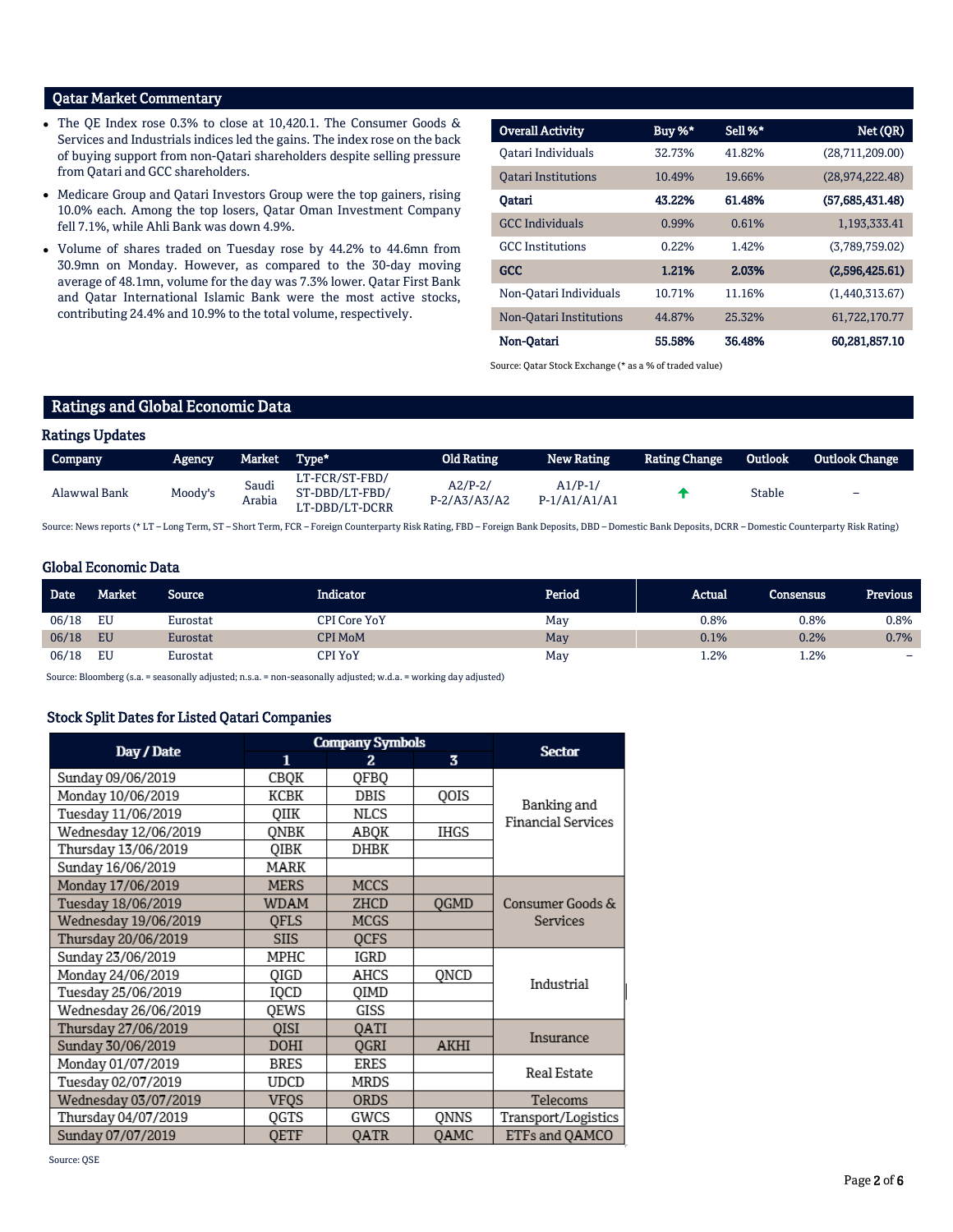## News

- Qatar
- OSE executes splits of share for OGMD Qatar Stock Exchange (QSE) announced that the split of shares for Qatari German Company for Medical Devices (QGMD) has been executed, effective from June 19, 2019. The new number of QGMD's shares after the split is 115,500,000 and the adjusted closing price of QR0.75 per share. QSE also sets price limits, (i) Price up limit: QR0.825 and (ii) Price down limit: QR0.675. (QSE)
- QSE executes splits of share for ZHCD Qatar Stock Exchange (QSE) announced that the split of shares for Zad Holding Company (ZHCD) has been executed, effective from June 19, 2019. The new number of ZHCD's shares after the split is 143,891,750 and the adjusted closing price of QR12.8 per share. QSE also sets price limits, (i) Price up limit: QR14.08 and (ii) Price down limit: QR11.52. (QSE)
- QSE executes splits of share for WDAM Qatar Stock Exchange (QSE) announced that the split of shares for Widam Food Company (WDAM) has been executed, effective from June 19, 2019. The new number of WDAM's shares after the split is 180,000,000 and the adjusted closing price of QR6.05 per share. QSE also sets price limits, (i) Price up limit: QR6.65 and (ii) Price down limit: QR5.45. (QSE)
- Qatar equity landscape set to see enhanced liquidity on stock split – With stock purchases becoming easier at lesser price, Qatar's equity landscape is set to see enhanced liquidity, thus helping retail investors expand their portfolio, and also offering an attractive option for foreign investment funds. Moreover, certain underlying stocks are expected to generate higher demand, which is also expected to enhance the global appeal of the Qatar Stock Exchange, which now has the emerging status according to various global index compilers. Companies listed on the Qatar Stock Exchange have been implementing the stock split, through which the nominal value of a share has become QR1 per share instead of the earlier QR10. The stock split results in enhanced free float, thereby increasing liquidity, but leaving the paid-up capital intact. (Gulf-Times.com)
- Qatar Investment Authority looking for new investments Qatar Investment Authority (QIA), Qatar's sovereign wealth fund, is creating a unit to look out for new deals in emerging markets in Latin America, Africa and Asia, the Financial Times reported, citing the QIA's Chairman, Sheikh Mohammed bin Abdulrahman Al Thani. QIA is also increasing its investment plans in North America and Asia, where they are underinvested. QIA's investment target for the US will be increased by \$10bn, from previous target of \$35bn between 2015 and 2020. The Fund is selling its stakes in externally managed funds to focus on direct investments. Currently the Fund is focusing on technology sector, healthcare and industrial companies. QIA still has funds in some Qatari banks but will look to take cash out when right opportunity is found. (Bloomberg)
- Qatar Holdings buys 3.3% position in Sirius Minerals Qatar Holdings took a position in Sirius Minerals Plc, buying 3.3% of the company's outstanding stock. The investor held 230mn shares, according to Sirius Minerals' filing. The stock has a current market value of \$39.6mn. (Bloomberg)
- QF launches new funding initiative to support private sector Qatar Foundation Research, Development, and Innovation (QF

RDI) has marked the launch of its new funding initiative, 'Innovation Coupon', by signing an agreement with its first beneficiary, ADGS a local private sector SME that sells a suite of products that utilize artificial intelligence (AI), behavioral biometrics, and emergent behavior. Innovation Coupon is aimed at Qatar-based SMEs or startups in all sectors and industries that are engaged in the development of new technology-rich products and services. The fund is designed to benefit companies that have the needed capacity and technical knowledge to develop their product or service but require more support to resolve a specific technical or business problem. The fund may award up to 50% of the problem-solving costs for a period of up to six months. The funds were awarded after a rigorous assessment process where applicants are required to specify how the money will be spent, and the major milestones to be met. (Gulf-Times.com)

- Qatar Airways wins 'Best Airline of the Year' for record fifth time – Qatar Airways have won four prestigious prizes at this year's 2019 Skytrax World Airline Awards, including the highest accolade of 'World's Best Airline' – becoming the only airline in the competition's history to win it five times (2011, 2012, 2015, 2017 and 2019). The airline has been named 'Best Airline in the Middle East' for a third successive year, while its 'World's Best Business Class' accolade is the fourth year in succession that it has won that award. In retaining its 'World's Best Business Class Seat' award for its patented Qsuite product, the airline beat strong competition from all over the world. (Peninsula Qatar)
- Vodafone Qatar covers the globe with its passport pack 119 countries included in Qatar's widest reaching roaming pack – Vodafone Passport Pack, Qatar's widest reaching roaming pack, now covers more of the globe across 119 countries, with 15 new countries added this month including Nigeria, Zambia, Singapore, Philippines, Tunisia, Tanzania, Canada, Vietnam, Mexico and Mozambique. Vodafone Passport Pack is the only roaming pack in Qatar enabled on all operators across these 119 countries and has the widest 4G coverage. Vodafone Passport Pack allows customers to enjoy 1GB of data and 100 minutes of roaming calls for only QR100 per week. (QSE)

## International

 US housing starts drop in May masks some signs of improvement - The US homebuilding fell in May, but groundbreaking activity in the prior two months was stronger than previously thought, pointing to some tentative signs of improvement in the struggling housing market. Land and labor shortages are, however, making it difficult for builders, especially in the single-family housing segment, to fully take advantage of a sharp decline in mortgage rates. That has left the housing market continuing to grapple with tight inventory and sluggish sales growth. The report from the Commerce Department came as Federal Reserve officials started a two-day policy meeting. Low inflation, a slowing economy and an escalation in the trade war between Washington and Beijing have led financial markets to fully price in an interest rate cut this year, pulling down mortgage rates. Housing starts dropped 0.9% to a seasonally adjusted annual rate of 1.269mn units last month amid a drop in the construction of single-family housing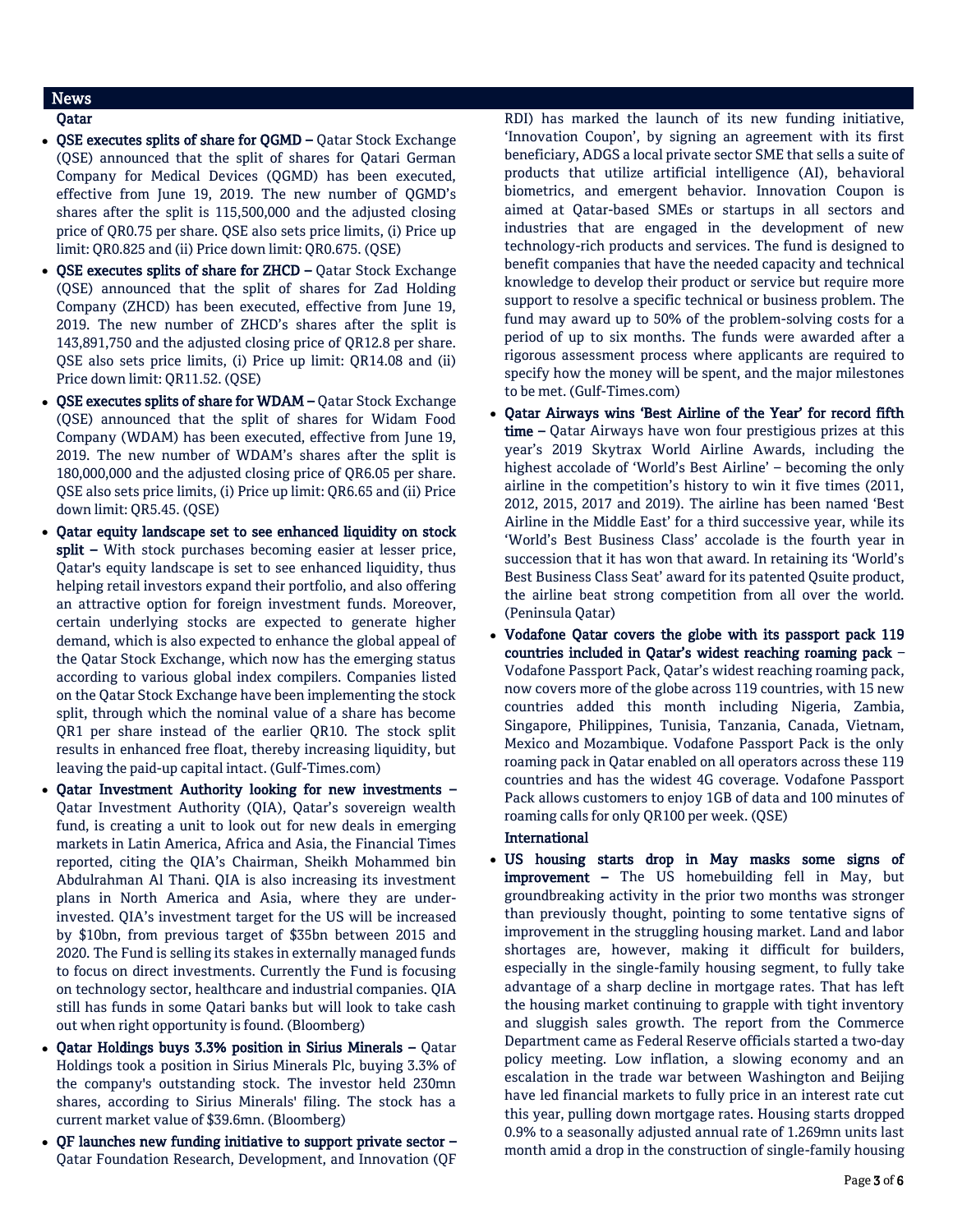units. Data for April was revised up to show homebuilding rising to a pace of 1.281mn units, instead of increasing to a rate of 1.235mn units as previously reported. Housing starts in March were also stronger than initially estimated. Economists polled by Reuters had forecast housing starts edging up to a pace of 1.239mn units in May. (Reuters)

- $\bullet$  Bank of England official flags risk of capital flight from UK Britain has become increasingly reliant since the 2016 Brexit referendum on flighty foreign funding that could be withdrawn at short notice, a Bank of England's (BoE) official said. Three years after voting to leave the European Union, Britain is riven by political turmoil and the future of Brexit looks less clear than ever, raising questions about prospects for the world's fifth biggest economy and its financing. Britain runs a big current account deficit - the difference between the money flowing in an out of the country - which leaves it reliant, in the words of BoE's Governor, Mark Carney, on the kindness of strangers to pay its way. (Reuters)
- Draghi: ECB will provide more stimulus if inflation does not pick up – European Central Bank (ECB) will need to ease policy again, possibly through new rate cuts or asset purchases, if inflation does not head back to its target, ECB's President, Mario Draghi said. "In the absence of improvement, such that the sustained return of inflation to our aim is threatened, additional stimulus will be required," Draghi told the ECB's annual conference in Sintra, Portugal. He added, "That aim is symmetric, which means that, if we are to deliver that value of inflation in the medium term, inflation has to be above that level at some time in the future. There was still considerable headroom for more asset purchases and further cuts in policy interest rates and mitigating measures to contain any side effects remain part of our tools. Will use all the flexibility within our mandate to fulfill our mandate – and we will do so again to answer any challenges to price stability in the future." (Reuters)
- Eurostat: Eurozone's inflation confirmed slowing to one-year low in May – Inflation in the Eurozone slowed to 1.2% in May, the lowest rate in more than a year, as price growth in the energy and services sectors slackened, the European Union statistics agency stated, confirming its earlier estimates. The final data is bad news for the European Central Bank (ECB), which targets a rate below but close to 2% and has promised further action if inflation does not pick up. Eurostat stated prices in the 19-country currency bloc went up by 1.2% on the year, slowing from 1.7% in April. It was the lowest growth rate since April 2018 when inflation was also recorded at 1.2%. On the month, prices were nearly stable, posting a 0.1% increase that was below market forecasts of a 0.2% rise, new data released by Eurostat showed. Prices slowed despite a record increase in Eurozone wage costs in the first quarter of the year. The apparent inconsistency could partly be explained by the fact that higher wage costs for firms do not always translate into more cash for consumers as payroll taxes remain high in the bloc. (Reuters)
- ZEW: German investor morale drops on weak data, headwinds from abroad – The mood among German investors deteriorated sharply in June, a survey showed, with the ZEW institute pointing to recent weak economic data and an escalating trade

dispute between China and the US. ZEW stated its monthly survey showed economic sentiment among investors plunged to -21.1 from -2.1 in May. Economists had expected a drop to - 5.9. The June reading was the lowest level since November 2018 and marked the second consecutive monthly drop. A separate gauge measuring investors' assessment of the economy's current conditions edged down to 7.8 from 8.2 the previous month. Markets had predicted a slightly lower reading of 6.0. (Reuters)

- Ifo cuts 2020 German growth forecast as industry recession broadens – Germany's influential Ifo institute cut its 2020 German growth forecast for Europe's largest economy as it warned that a manufacturing recession was starting to spill over into other sectors. German exporters are struggling with weaker foreign demand, trade disputes and business uncertainty caused by Britain's expected departure from the European Union. The headwinds from abroad mean the economy is likely post meager growth this year. The Ifo institute confirmed its forecast that the economy would grow by 0.6% this year but trimmed its 2020 projection to 1.7% from 1.8%. (Reuters)
- Japan's exports slide for sixth month as trade troubles knock demand, weaken outlook – Japan's exports fell for a sixth straight month in May as China-bound shipments of semiconductor manufacturing equipment and car parts weakened, in a sign of a deteriorating outlook for growth as the trade-reliant economy faces persistent pressure from slowing external demand. Sluggish exports have been a source of concern among Japanese policymakers, especially as a bruising US-China tariff war has upended supply chains and hit global growth, trade and investment. Ministry of Finance data showed that exports declined 7.8% in May from a year earlier, down for the sixth straight month. The fall in shipments compared with a 7.7% annual decrease expected by economists in a Reuters poll, and followed a 2.4% year-on-year fall in April. The trade data comes on the heels of a Reuters poll of Japanese companies showing the economy is likely to stop expanding this year and into next as the Sino-US trade war and a planned sales tax hike are expected to crimp activity. (Reuters)
- China central bank to issue 30bn Yuan worth of bills in Hong Kong – China's central bank stated it will sell a total of 30bn Yuan worth of Yuan-denominated bills in Hong Kong on June 26, the fourth sale of such offshore bills in the city. People's Bank of China stated it will issue a 20bn Yuan one-month tranche and another six-month tranche worth 10bn Yuan next Wednesday, according to a statement. (Reuters)

## Regional

- OPEC still struggling with meeting dates, proposes July 1-2 OPEC has again proposed to move dates of its next meeting, now suggesting July 1-2, sources said, as Saudi Arabia, Iran and non-OPEC Russia are struggling to agree a compromise. Previous proposals included dates for a meeting of the OPEC followed by a meeting with non-OPEC allies on June 25-26 and July 11-12. "These are suggestions subject to approval," sources added. The new suggestion came in a letter from Venezuela, which holds the OPEC presidency, sources said. (Reuters)
- SAMA expects `slight' rise in inflation rate in 2Q2019 Saudi Arabia's inflation rate is projected to register a slight YoY rise in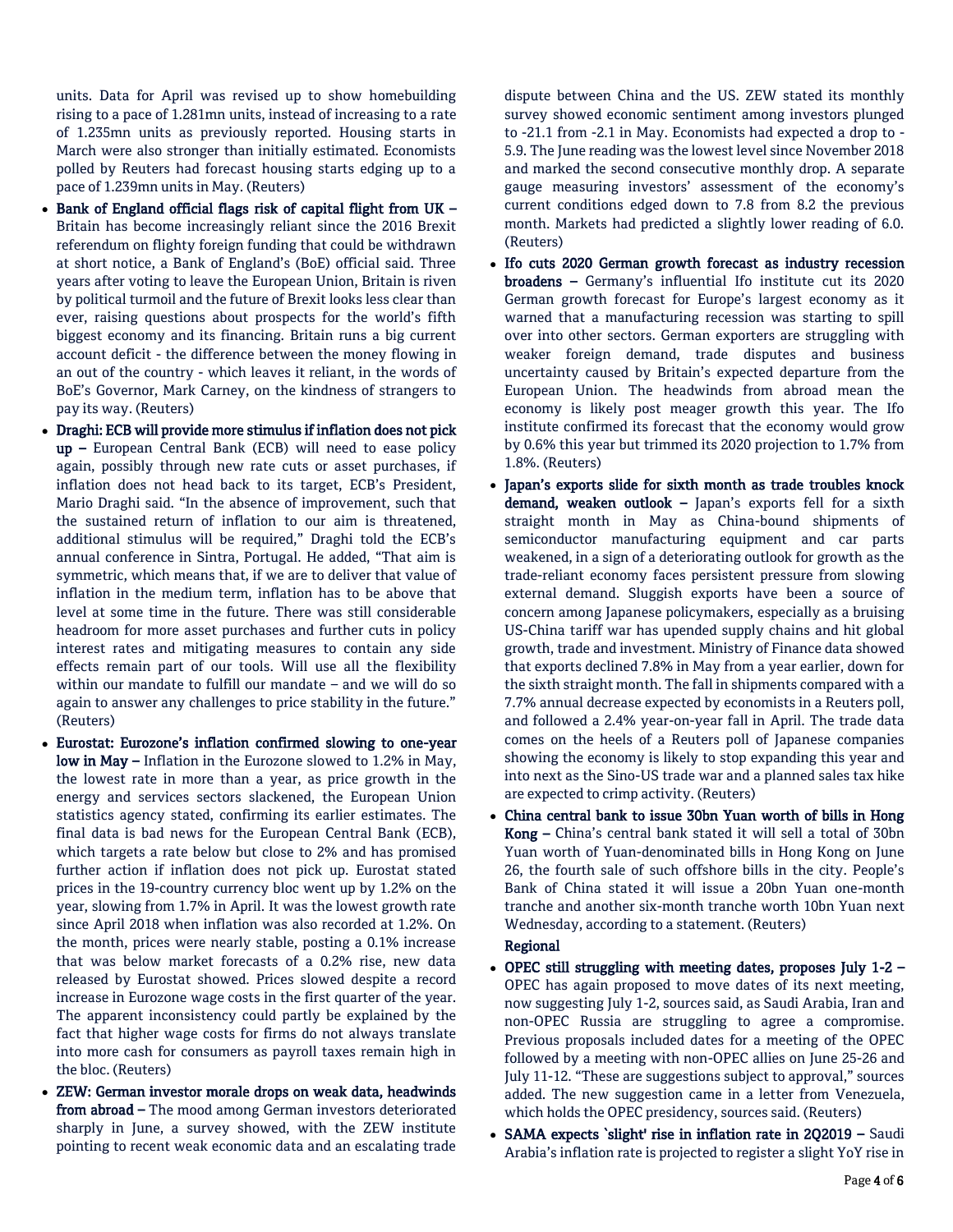the second quarter after the first quarter saw 2.1% deflation, the Saudi Arabian Monetary Authority (SAMA) stated in its quarterly inflation report. Projected increase attributed to a recent increase in fuel prices and to major Islamic holidays falling in the second quarter, "which in turn might pose seasonal inflationary pressures that could lead to a rise in the general level of prices," it stated. (Bloomberg)

- Most of the SoftBank Vision Fund investors want to join second fund – Most of the investors in SoftBank Group Corp's \$100bn Vision Fund want to join the group's forthcoming second fund, founder and Chief Executive, Masayoshi Son said. SoftBank will soon start discussing the second fund with the investors, Son said at the group's annual general meeting, without providing further details. He said in May a second fund would launch "soon", with SoftBank likely to be the only investor initially. Investors in the first Vision Fund, which has invested more than \$80bn in late-stage startups, include the sovereign wealth funds of Saudi Arabia and Abu Dhabi, Apple Inc and Foxconn, formally known as Hon Hai Precision Industry Co Ltd. (Reuters)
- Indonesia's Pertamina and Saudi Aramco extend refinery talks for three months – Indonesian state energy company PT Pertamina stated that it is extending negotiations with Saudi Aramco on the potential joint development of an oil refinery in the country by another three months. That comes after talks were previously extended by six months from last December, with Pertamina reiterating that the two sides had been unable to agree a valuation for the refinery, without giving further details. Pertamina and Saudi Aramco in 2016 agreed to negotiate to form a joint venture to build and operate the Cilacap refinery in the province of Central Java. Pertamina spokeswoman Fajriyah Usman said that the two companies will extend talks by three months and that they had agreed to hire a financial advisor to help finalize a deal. The Cilacap refinery is one of six major projects that are part of a push to double Pertamina's refining capacity to 2mn barrels per day (bpd). Pertamina officials said in April that if talk with Saudi Aramco failed, the Indonesian company will launch the project without a partner to meet an operational target of 2025. (Reuters)
- Saudi Arabian insurers Walaa and Metlife AIG ANB consider merger – MetLife AIG ANB Cooperative Insurance Company stated that it has signed a non-binding memorandum of understanding (MoU) with bigger rival Walaa Cooperative Insurance Company to evaluate a potential merger between the two companies. Metlife AIG ANB stated that it has appointed Saudi Kuwaiti Finance House as its financial advisor for the proposed merger in a deal that is likely to be based on a share swap. Saudi Arabia's crowded insurance sector is ripe for consolidation after the central bank proposed more stringent risk-based capital requirements to bolster the insurance sector. The Saudi Arabian insurance sector is concentrated in health and automotive, which accounted for more than 80% of gross written premiums in 2017. Bupa Arabia, Tawuniya and Med Gulf dominate the health market, accounting for 80% of premiums in 2017, while the other 24 companies, with a combined market share of only 20%, lack scale, which may lead to consolidation, Fitch Ratings said in a recent report. (Reuters)
- Burgan Bank to hire JPMorgan, HSBC and StanChart for bond sale - Kuwait's Burgan Bank hired JPMorgan Chase & Co., HSBC

Holdings and Standard Chartered to arrange a bond sale, according to sources. The Tier 1 offering could raise about \$500mn, sources said. Kuwait's third-biggest lender last sold Dollar bonds in 2016 when it raised \$500mn. It also raised \$329mn from the private placement of bonds in the Kuwaiti market in December. The lender is rated 'A3' by Moody's, the fourth-lowest investment grade, according to data compiled by Bloomberg. The bank stated last month that it has received the market regulator's approval to sell up to \$500mn in bonds. (Bloomberg)

- Moody's warns of `funding squeeze' in Oman as bank deposits  $lag - Growth$  in Oman's bank deposits is expected to lag in the next 12 to 18 months as lower oil prices constrain government finances, according to Moody's. The Sultanate, where the public sector makes up more than a third of all deposits, the highest share in the Gulf will probably face a continued funding squeeze, the rating company stated. Given the pressure on public finances, the risk of slow and progressive erosion in government deposits is on the rise, it stated. "Project financing, corporate expansion and strong mortgage demand are driving lending growth, but deposits - primarily from the government will lag," an Analyst at Moody's, Mik Kabeya said. "The smallest banks will feel the impact most in higher funding costs and reduced profits." Liquidity is tighter in Oman than in the rest of the Gulf because of its higher dependence on oil and the reliance by banks on government deposits, according to Moody's. Its sovereign debt is rated junk by all three major credit assessors. Moody's also stated that banks are likely to pay more for local currency deposits, increasing their loan rates, lending more selectively, and raising foreign-currency funding. The public sector accounted for 35% of deposits in February, or 28% of gross domestic product (GDP). Oman's government needs oil to average \$85 a barrel to balance its budget. "The government's rising debt leaves it increasingly vulnerable to changes in the risk appetite of foreign investors," Moody's stated. (Bloomberg)
- Oman sells OMR55mn 28-day bills at yield of 2.374%; bid-cover at 1.27x – Oman sold OMR55mn of 28 day bills due on July 17 on June 17. Investors offered to buy 1.27 times the amount of securities sold. The bills were sold at a price of 99.818, having a yield of 2.374% and will settle on June 19. (Bloomberg)